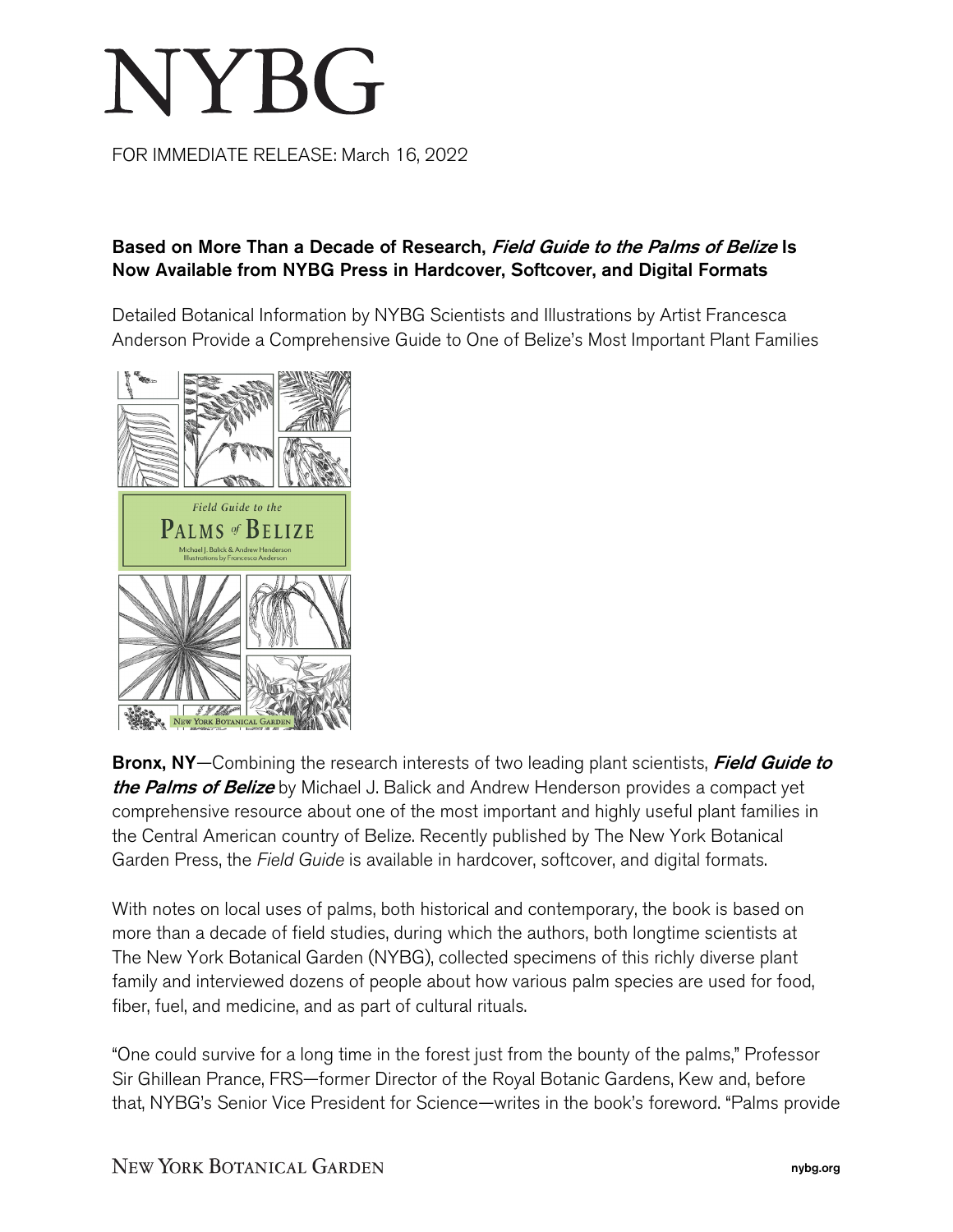all the building materials needed to build a home; offer many types of food, from palm hearts and fruits to cooking oils; produce fibers to craft a variety of utensils; and render numerous medicines. . . . It is wonderful that the small country of Belize has such a great diversity of palms."

In addition to information about local uses, the *Field Guide* contains botanical descriptions, information about species' range and habitats, and local common names for the 39 species and 25 genera (groups of closely related species) of palms known to be found in Belize. Botanical keys provide the information needed to identify a plant's genus and species based on its physical attributes such as its leaves and fruit. The book also incorporates the results of a literature survey of previous studies.



A drawing of *Schippia concolor*, also known as mountain palmetto, by Francesca Anderson from *Field Guide to the Palms of Belize*

Most species descriptions are illustrated with beautifully detailed drawings by noted artist Francesca Anderson, who studied botanical illustration at The New York Botanical Garden and whose work has been featured in scientific journals, books, and magazine articles. Her artwork has been exhibited internationally and is part of the permanent holdings of many public and private art collections, including the Smithsonian National Museum of Natural History in Washington, D.C.; the Hunt Institute for Botanical Documentation at Carnegie Mellon University in Pittsburgh; and the Shirley Sherwood Collection at the Royal Botanic Gardens, Kew in the United Kingdom.

As the authors note in the introduction, the *Field Guide* draws on the research and publications of NYBG's Belize Ethnobotany Project, which Dr. Balick established with his colleagues Dr. Rosita

Arvigo and Dr. Gregory Shropshire in 1987 to survey the plant life of the country and study the traditional and contemporary uses of many plant species. The book's scientific treatments of palms are based on *Field Guide to the Palms of the Americas*, published in 1995 by Dr. Henderson and collaborators.

"The resulting book celebrates our partnership that began four decades ago, when, as students, we collected palms along the newly opened Santarém-Cuiabá highway in Amazonian Brazil," Drs. Balick and Henderson write in the introduction. Since then, Dr. Henderson has specialized in the study of palms, and Dr. Balick has focused on ethnobotany, which studies the multifaceted relationship between plants and people. Referring to the *Field*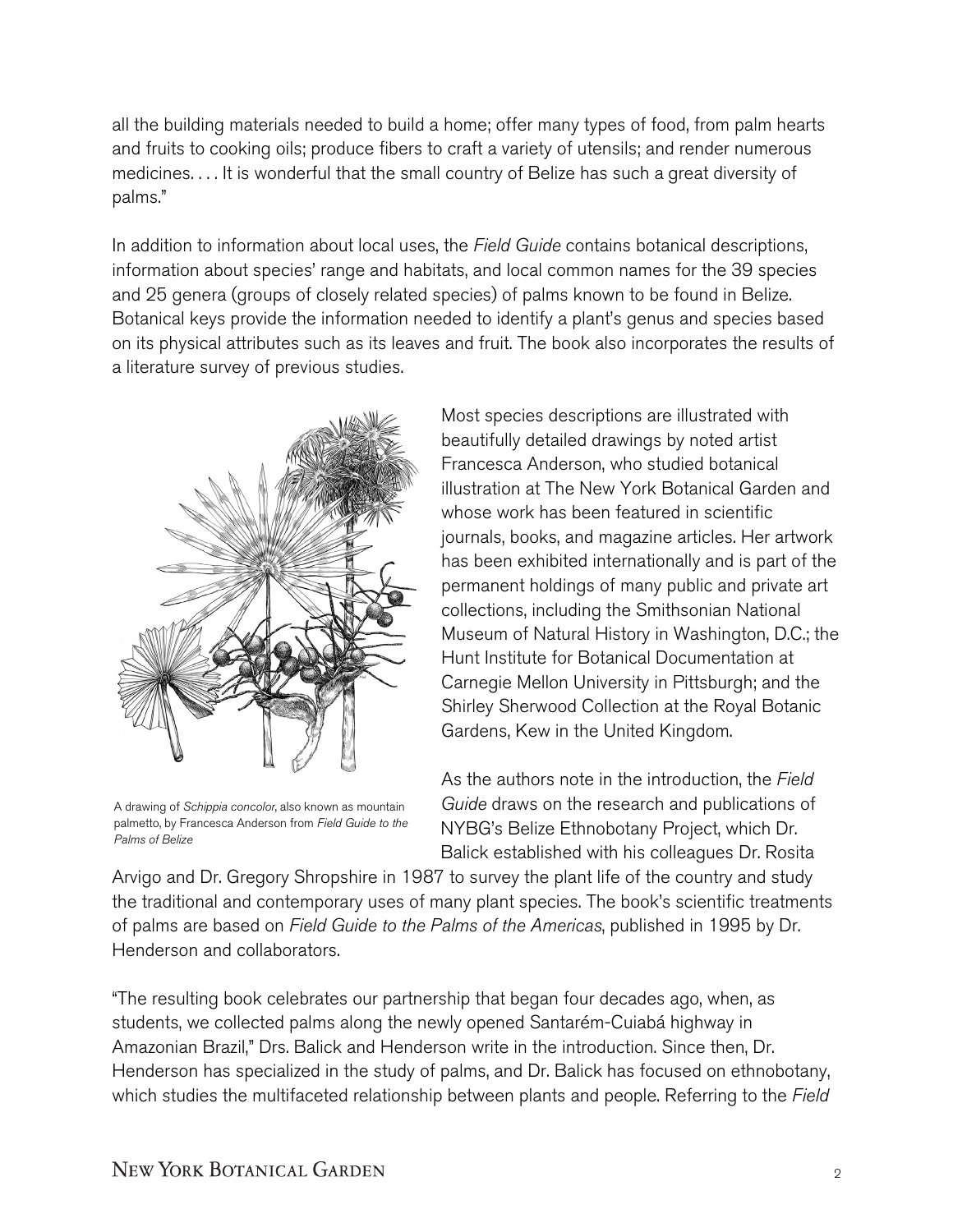*Guide*, they add, "We trust that it will be useful to local people, visitors to Belize, and to those who devote their efforts to understanding and protecting the ecosystems of this wonderful place."

## About the Authors

Michael J. Balick, Ph.D., a staff member at The New York Botanical Garden since 1980, is currently Vice President for Botanical Science and Director and Senior Philecology Curator of the Garden's Institute of Economic Botany.

Andrew Henderson, Ph.D., is Curator Emeritus in the Garden's Institute of Systematic Botany. He was a staff member at The New York Botanical Garden from 1987 to 2020.

## About The New York Botanical Garden Press

The New York Botanical Garden Press is one of the largest publishing programs of any independent botanical garden in the world and provides a means for communication of research carried out by scientists at the Botanical Garden and elsewhere. Established in 1896, the program focuses on advancements in knowledge about the classification, utilization, and conservation of plants and fungi. NYBG Press publications are forums for primary research papers on systematic and economic botany of all groups of plants and fungi. Learn more [here.](https://www.nybg.org/plant-research-and-conservation/collections-resources/nybg-press/)

Ordering Information: *Field Guide to the Palms of Belize* (153 pages; hardcover, \$29.95; softcover, \$14.95; and digital, \$9.95) is available in print and digital formats on [Amazon](https://www.amazon.com/Field-Guide-Belize-Michael-Balick/dp/B09QP6QV3D/ref=sr_1_1?crid=V1U0ZZ20XGO8&keywords=field+guide+to+the+palms+of+belize&qid=1646936677&sprefix=field+guide+to+the+palms+of+belize%2Caps%2C64&sr=8-1) and in print at NYBG Shop at The New York Botanical Garden.

###

The New York Botanical Garden is a museum of plants, an educational institution, and a scientific research organization. Founded in 1891, the Botanical Garden is one of the world's preeminent centers for studying plants at all levels, from the whole organism down to its DNA. Garden scientists conduct fundamental research on plants and fungi globally, as well as on the many relationships between plants and people. A National Historic Landmark, the Garden's 250-acre site is one of the greatest botanical gardens in the world and the largest in any city in the United States, distinguished by the beauty of its diverse landscape and extensive collections and gardens, as well as by the scope and excellence of its programs in horticulture, education, and plant research and conservation. Learn more: [nybg.org](http://www.nybg.org/)

The New York Botanical Garden, 2900 Southern Boulevard, Bronx, New York 10458